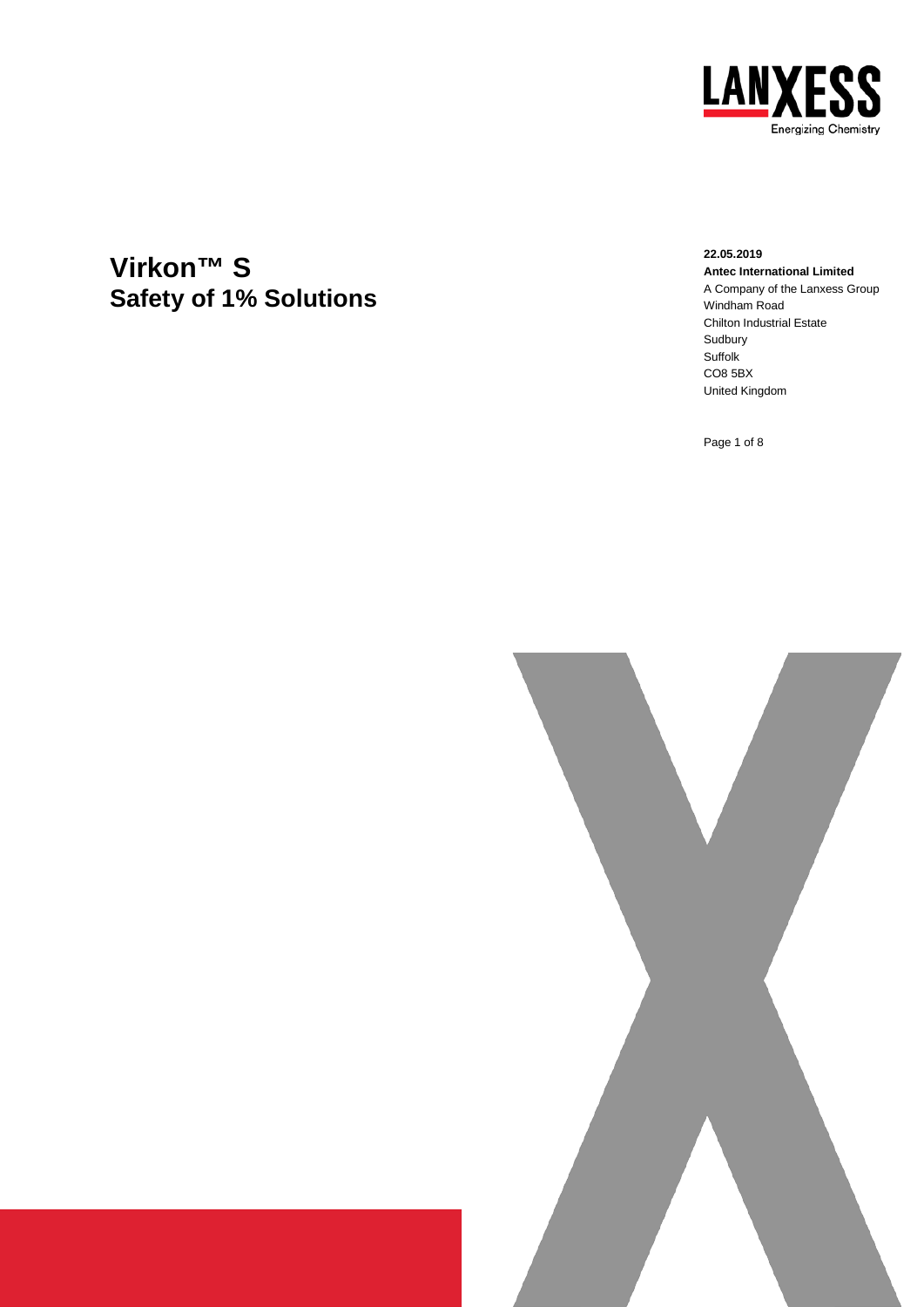### **Executive summary**

Virkon™ S is intended to be used at concentrations of 1% or less in most situations, at which dilution rate the product is considered to be low hazard and safe for the intended uses as any hazards associated with the powder are diluted by a factor of at least 100X. 1% concentration (or lower) solutions of Virkon™ S are therefore not classified as hazardous according to the European system for hazard classification $<sup>[1]</sup>$ .</sup>

This document is intended to support your risk assessment and as a general guide on safe use of Virkon™ S working solutions (1% concentration or lower). As exposure potential varies greatly between users, use areas and application methods, individual risk assessments will need to be conducted that are specific to your conditions of use and in accordance with the relevant national or regional legislation. Always follow the instructions of your risk assessment when using the product.

This document is not intended as a safety data sheet as per the meaning within 1907/2006 (REACH).

…………………………………………………………………………………………………………

### **Table of contents**

- 1. Identification of the product and manufacturer
- 2. Hazard classification
- 3. Basis for hazard classification
- 4. First aid advice
- 5. Fire-fighting measures
- 6. Storage
- 7. Personal protection
- 8. Stability and reactivity
- 9. Disposal considerations

…………………………………………………………………………………………………………

#### **1. Identification of the product and manufacturer**

| <b>Product name:</b> | Virkon <sup>™</sup> S (1% dilution in water)                                        |                            |  |
|----------------------|-------------------------------------------------------------------------------------|----------------------------|--|
| <b>Manufacturer:</b> | Antec International Limited – a company of the Lanxess-Group<br><b>Windham Road</b> |                            |  |
|                      | <b>Chilton Industrial Estate</b>                                                    |                            |  |
|                      | Sudbury, Suffolk, CO10 2XD                                                          |                            |  |
|                      | United Kingdom                                                                      |                            |  |
|                      | Tel:                                                                                | +44 (0) 1787 377 305       |  |
|                      |                                                                                     | Em. Tel: +49 214 30 993000 |  |
|                      |                                                                                     |                            |  |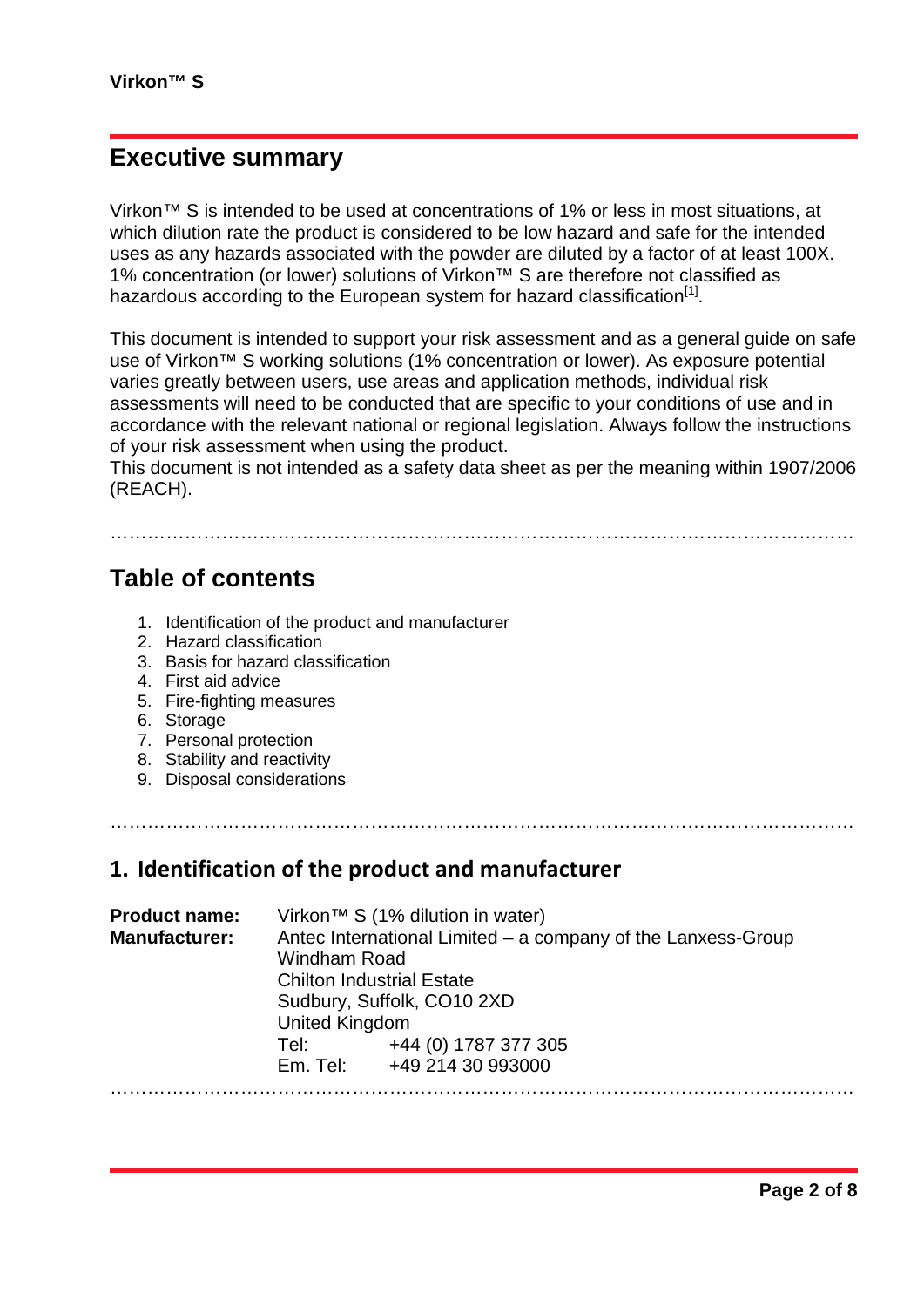### **2. Hazard Classification**

All information refers to diluted solutions of Virkon™ S at a concentration of 1% or lower in water, unless specified otherwise, and is made in accordance with European Regulation (EC) No 1272 /2008 on classification, labelling and packaging of substances and mixtures<sup>[1]</sup>.

| <b>Hazard pictograms:</b>        | None (not classified as dangerous) |
|----------------------------------|------------------------------------|
| Signal word:                     | <b>None</b>                        |
| <b>Hazard statements:</b>        | <b>None</b>                        |
| <b>Precautionary statements:</b> | <b>None</b>                        |

…………………………………………………………………………………………………………

### **3. Basis for Hazard Classification**

According to the European Regulation on classification, labelling and packaging of substances and mixtures (1272/2008 – CLP), 1% solutions of Virkon<sup>TM</sup> S are not classified as dangerous. The justification for this is summarised below. Calculation methods referred to below are those described in the abovementioned CLP regulation.

| <b>Endpoint</b>        | <b>Result</b>   | <b>Justification</b>                                   |
|------------------------|-----------------|--------------------------------------------------------|
| <b>Skin irritation</b> | Not irritating  | <b>Calculation method</b>                              |
| Eye irritation         | Not irritating  | Calculation method and independent test data           |
|                        |                 | following OECD Test Guideline 405 (eye irritation)     |
| Skin sensitisation     | Not sensitising | Calculation method and independent test data           |
|                        |                 | following OECD Test Guideline 406 (skin                |
|                        |                 | sensitisation)                                         |
| Acute oral toxicity    | Not harmful     | Independent test data according to OECD 401 for        |
|                        |                 | Virkon™ S powder demonstrating that the                |
|                        |                 | product has a low toxicity and therefore not           |
|                        |                 | harmful. Dilution to 1% will reduce the toxicity       |
|                        |                 | proportionally, to the extent that it is considered to |
|                        |                 | be of very low toxicity                                |
| Acute dermal toxicity  | Not harmful     | Independent test data for Virkon™ S powder             |
|                        |                 | demonstrating that the product has a low toxicity      |
|                        |                 | and therefore not harmful. Dilution to 1% will         |
|                        |                 | reduce the toxicity proportionally, to the extent      |
|                        |                 | that it is considered to be of very low toxicity       |
| Acute inhalation       | Not harmful     | Calculation method                                     |
| toxicity               |                 |                                                        |

#### **3.1. Toxicological profile**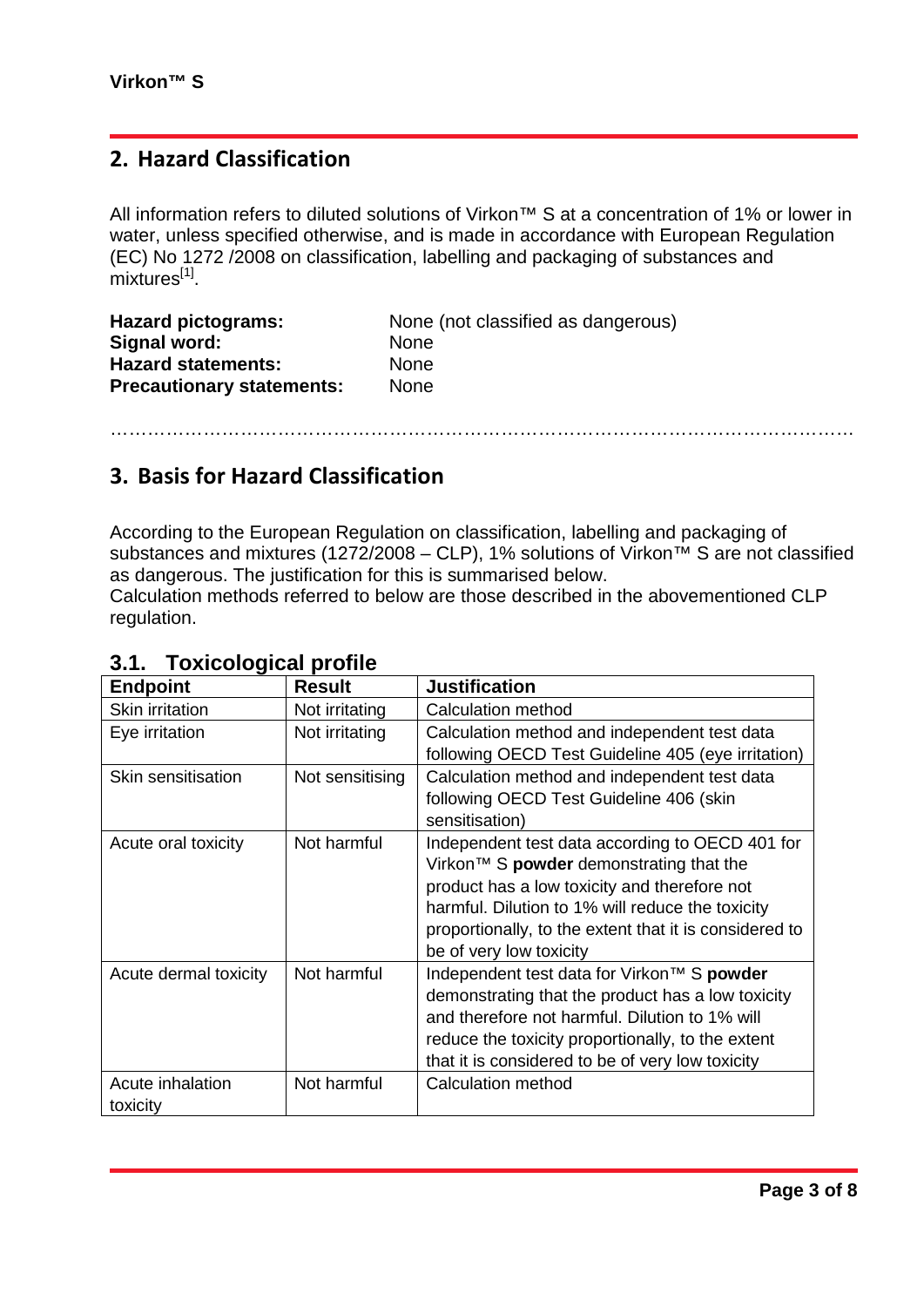| 3.2. Specific health effects |                 |                                                                               |
|------------------------------|-----------------|-------------------------------------------------------------------------------|
| <b>Endpoint</b>              | <b>Result</b>   | <b>Justification</b>                                                          |
| Carcinogenicity              | Negative        | Formulation does not include any<br>substances classified as carcinogenic     |
|                              |                 | within the meaning of EC/1272 /2008                                           |
| Mutagencitity                | Negative        | Formulation does not include any<br>substances classified as mutagenic within |
|                              |                 | the meaning of EC/1272 /2008                                                  |
| <b>Toxicity for</b>          | <b>Negative</b> | Formulation does not include any                                              |
| reproduction                 |                 | substances classified as teratogenic within<br>the meaning of EC/1272 /2008   |

### **3.3. Physical and chemical effects**

| <b>Endpoint</b> | <b>Result</b>   | <b>Justification</b>                                                                                                          |
|-----------------|-----------------|-------------------------------------------------------------------------------------------------------------------------------|
| Flammability    | <b>Negative</b> | Formulation does not include any<br>substances classified as flammable within<br>the meaning of EC/1272 /2008                 |
| Oxidising       | <b>Negative</b> | Testing on Virkon™ S POWDER according<br>to method A17 of CD 92/69/EEC<br>demonstrating that the product is not<br>oxidising. |

## **3.4. Ecological effects**

| <b>Endpoint</b>  | <b>Result</b>  | <b>Justification</b>                                                                                                                                                                                                                                                                                                                                         |
|------------------|----------------|--------------------------------------------------------------------------------------------------------------------------------------------------------------------------------------------------------------------------------------------------------------------------------------------------------------------------------------------------------------|
| Aquatic toxicity | Not harmful    | Testing on Virkon <sup>™</sup> S POWDER<br>demonstrates an aquatic toxicity within the<br>range $1 - 100$ mg/L. Taking the lowest<br>concentration (daphnia) of $1 - 10$ mg/L and<br>account for the dilution of 100X for the 1%<br>solution, this equates to a toxicity within the<br>range of $100 - 1000$ mg/L and is therefore<br>not considered harmful |
| Degradability    | Not persistent | <b>Calculation method</b>                                                                                                                                                                                                                                                                                                                                    |

…………………………………………………………………………………………………………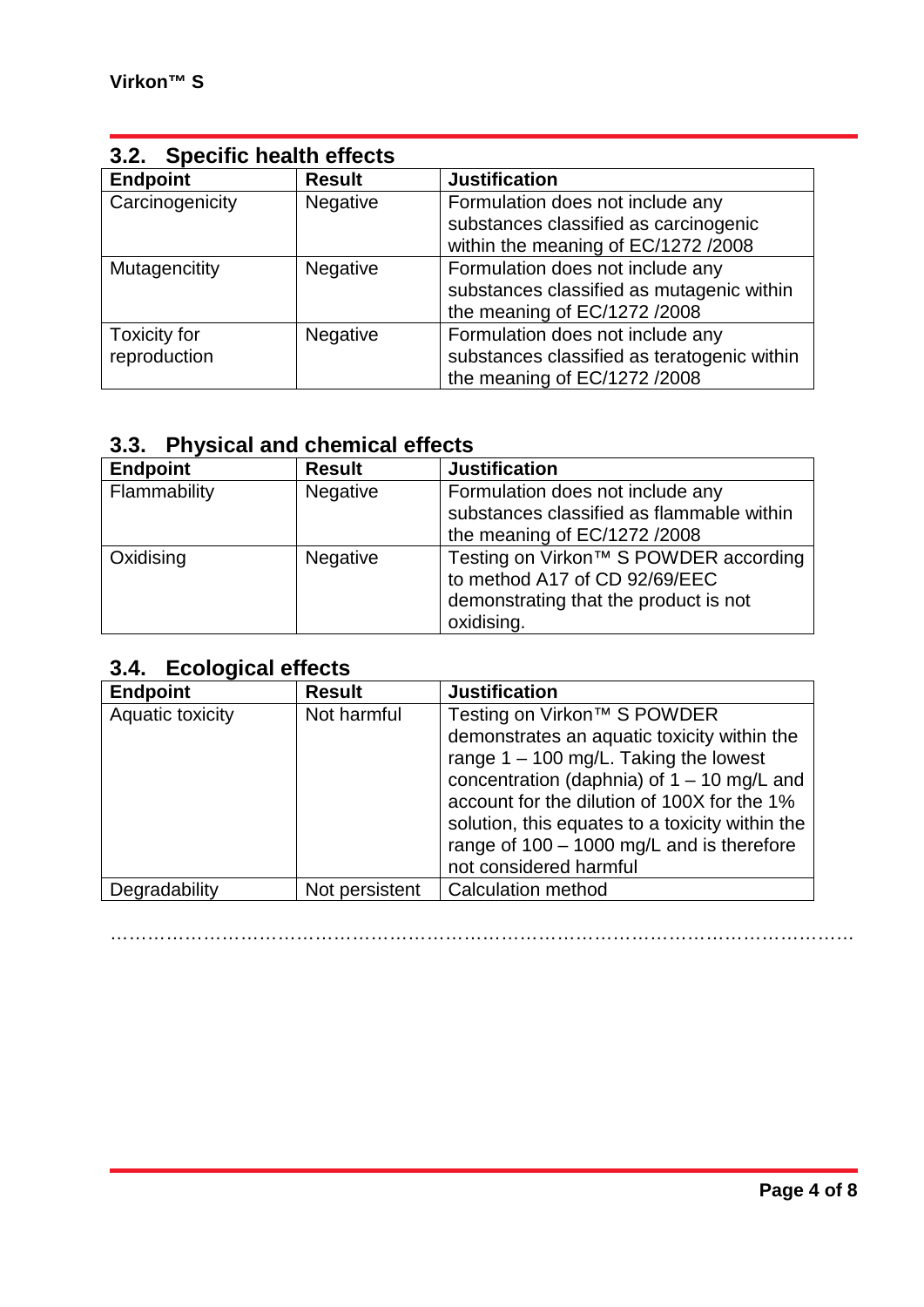## **4. First Aid Advice**

### **4.1. Human Exposure**

Whilst the solutions will not cause skin/mucous membrane irritation and eye damage/irritation within the meaning of European Regulations on hazard classification, contact with eyes may cause discomfort and skin contact may lead to mild skin irritation in some cases and with sufficient contact. Therefore, where contact with skin or eyes is expected, skin coverings and eye protection are recommended.

When facing spray mists and aerosols of the diluted product, respiratory protection may also be required, depending on the extent of potential exposure.

#### **4.2. First aid advice**

| Route of<br>exposure   | <b>Potential symptoms</b>                      | <b>Response</b>                                                                                                                                                                                     |
|------------------------|------------------------------------------------|-----------------------------------------------------------------------------------------------------------------------------------------------------------------------------------------------------|
| <b>Inhalation</b>      | Mild irritation, coughing                      | If irritation or discomfort occurs following<br>inhalation, remove from exposure. Use<br><b>PPE</b> and/or ventilation                                                                              |
| Ingestion              | Upset stomach, nausea                          | Ingestion of the solution is unexpected as<br>a route of exposure. In case of ingestion,<br>give small quantities of water to drink.<br>Stop of if the person feels sick. Seek<br>medical attention |
| <b>Skin</b><br>contact | Mild irritation, reddening                     | In case of irritation flush skin with plenty of<br>water                                                                                                                                            |
| Eye<br>contact         | Irritation, watering,<br>reddening, discomfort | Flush with water. If irritation persists, seek<br>medical attention                                                                                                                                 |

### **5. Fire-fighting measures**

As an aqueous solution without any physical or chemical properties of concern to firefighting (e.g. flammability, oxidisation), contact of 1% Virkon™ S solutions will suppress any fire that it comes in contact with.

…………………………………………………………………………………………………………

…………………………………………………………………………………………………………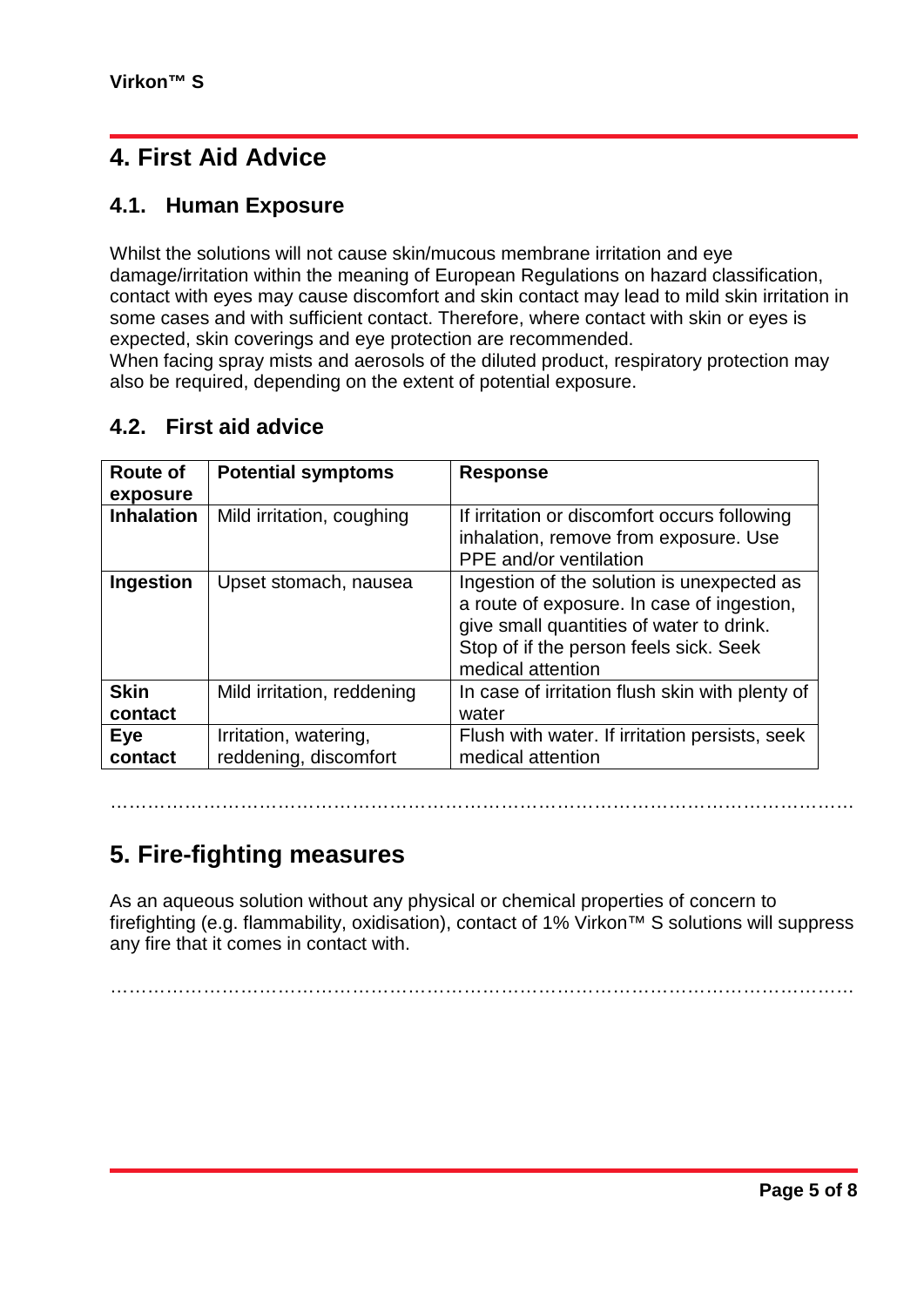## **6. Storage**

Store unused solutions out of direct sunlight in loosely sealed containers. Prevent from contamination which could lead to a reduction in activity of the solution.

Prevent from contact with strong alkalis.

Do not leave in application equipment after use. Rinse thoroughly.

## **7. Personal Protection**

Below is a guide on typical personal protective equipment (PPE) for common tasks involving solutions of Virkon™ S at a concentration of 1% or less. Selection of appropriate PPE will depend on many factors, many of which are specific to your operation and area of use. As a result, the required PPE must be defined by your own risk assessment.

…………………………………………………………………………………………………………

#### **7.1. Manual spraying, large areas**



**Task:** Application of Virkon™ S 1% solutions by low-pressure spraying to surfaces and equipment in LARGE livestock facilities using pressure washers and other hand-held equipment.

### **7.2. Manual spraying, high ventilation**



**Task:** Application of Virkon™ S 1% solutions by low-pressure spraying to surfaces and equipment in well ventilated areas.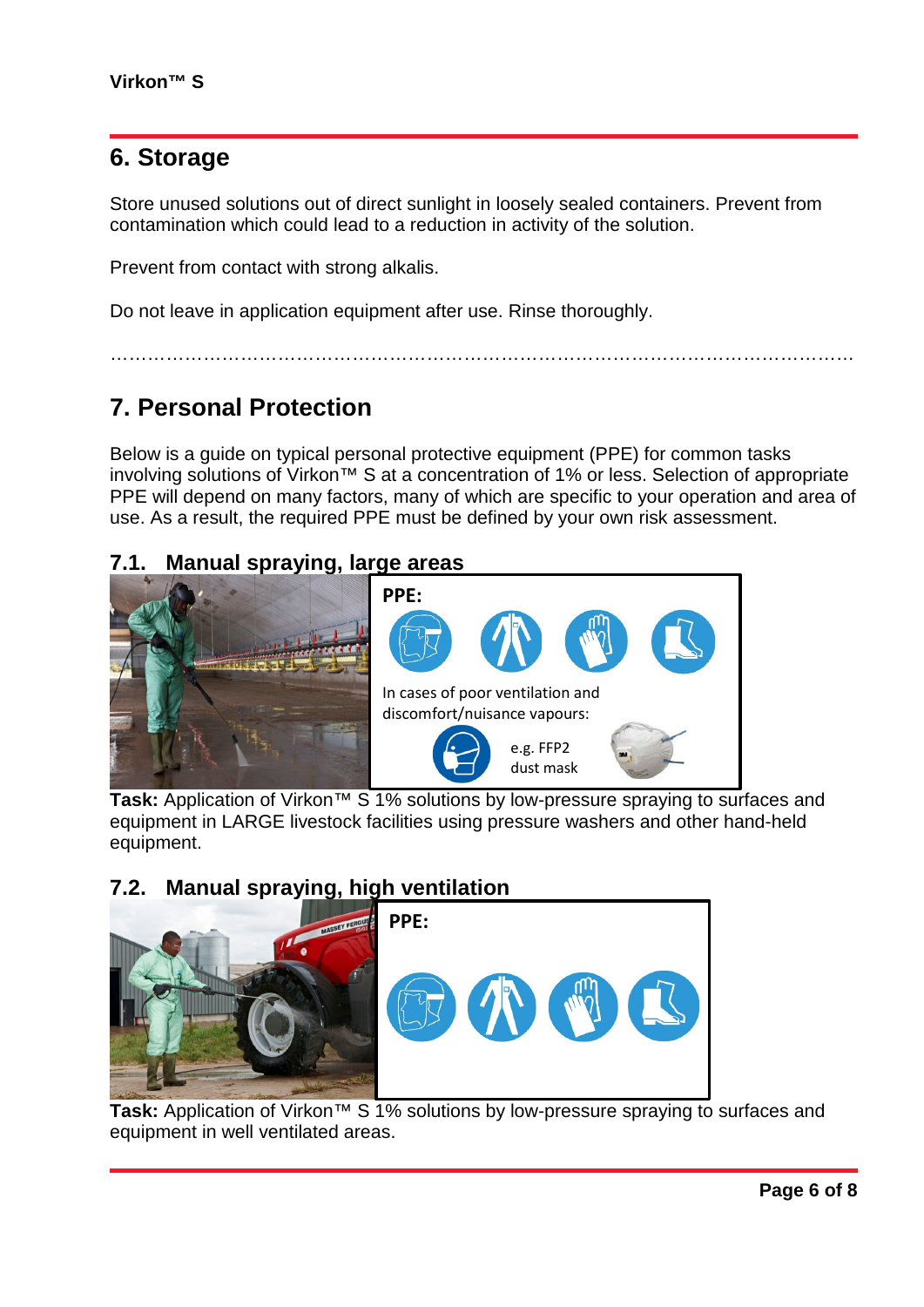#### **7.3. heavy spraying, large area**



**Task:** Application of Virkon™ S 1% solutions by low-pressure spraying to surfaces and equipment in LARGE livestock facilities using vehicle mounted equipment. Open cab. Low/moderate ventilation.

### **7.4. Fogging/fine misting applications**



**Task:** Application of Virkon™ S solutions by high-pressure spraying. Very fine droplet sizes (1-50 µm) and heavy misting/fogging. Normally within enclosed areas.

…………………………………………………………………………………………………………

### **8. Stability and Reactivity**

The product is considered to be stable at normal temperature ranges within which it is used.

Avoid contact with alkalis, acids, halides and metal salts.

…………………………………………………………………………………………………………